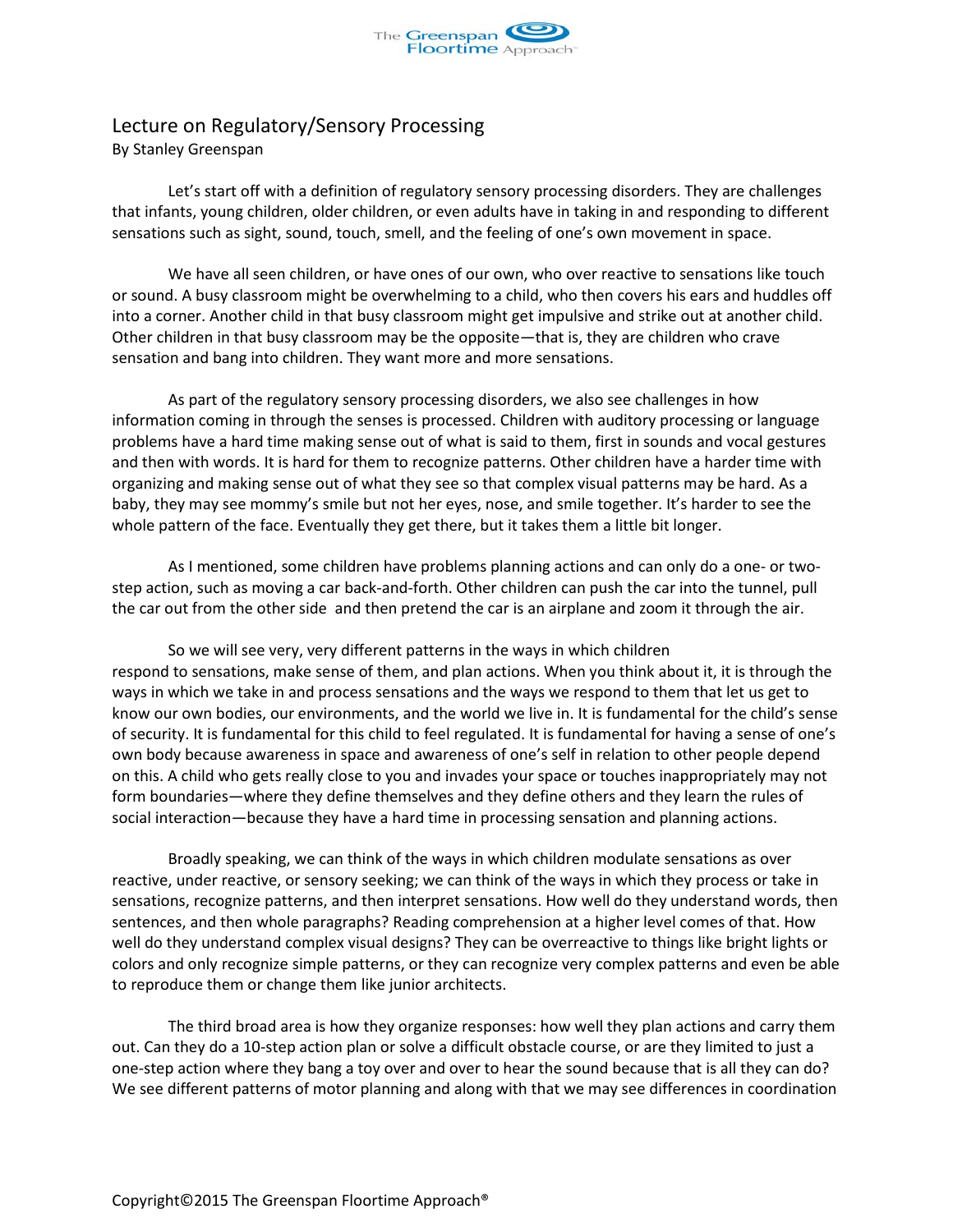

and muscle tone. Some children have low tone and some have increased muscle tone. We are talking about categories that are short of those children with motor problems such as cerebral palsy. Postural control is certainly affected by muscle tone and by other factors concerning different parts of the central nervous system like the cerebellum. Balance, coordination, and postural control are all factors with which our colleagues in occupational therapy and physical therapy assess the motor system and the way in which the child can respond to his or her world.

If you look at an 8-month-old baby, you'll see that all of these systems have to operate smoothly together for that baby to begin developing a sense of who she is as a person – intentionality. Under optimal circumstances, you will see an 8-month-old who initiates interactions with big smiles and some vocalizations. Mom vocalizes back, baby vocalizes and beams back a big smile, she reaches out to take a rattle from mommy's hand, mommy offers to take it back, she hands it back to mommy, and we get a back-and-forth interaction going. We can see how all the systems are working when the child hears Mom's voice, sees her face, sees the rattle, and doesn't overreact to the sensations. Similarly, Mom doesn't have to energize up and use a really loud voice to get her attention. The little one is not under reactive. So the 8-month-old hears the voice, sees the rattle, gives her a smile and coordinates those sensations while reaching for it—coordinating three motor patterns at the same time. She gets pleased and excited without getting overexcited. Look at all of the things happening in that simple give-and-take. We see this ordinarily around 8 months. Some children won't achieve all of the systems working well until 10 months.

When the system doesn't work well, any part of the pattern may not function in the way we would like it to. We may see all kinds of difficulties—a child not responding at all, a child who cries and gets finicky because the voice is irritating, a child who doesn't reach for the rattle and instead just flails her arms and cries because she might be hungry, or a child who wants to play but doesn't know how to express her desire to play.

The regulatory sensory processing disorders or challenges can underlie difficulties with attention, including ADHD and ADD, and with controlling behavior, such as being impulsive, aggressive, or destructive. It can also underlie various learning difficulties with reading, writing, or doing math. It can underlie anxieties and problems with regulating mood. Sometimes we see a lot of mood shifts in children with challenges in their regulatory and sensory processing areas.

A side note—the reason why we call this area regulatory sensory processing rather than just sensory processing is that it has to do with the way in which security and regulation are established as a foundation for all future development. In just a moment, I will share with you how affect or emotion is a key component in a child's progress in regulatory sensory processing. I should also add as a caveat that when I say that it underlies some problems with attention, language, learning, behavior, and mood, including anxiety as well as depression, I'm not suggesting it is the only contributor. I should also mention that we see this in children with autistic spectrum disorders. Most children with autistic spectrum disorders have regulatory sensory processing challenges as a contributing factor. And it is a contributing factor in many other kinds of problems as well, often not as intense as children with ASD. For some children, it is a more important contributing factor than for others.

As I said, the regulatory sensory processing disorders underlie many common problems from attentional problems to mood and anxiety challenges to behavioral problems. Let me give you a few examples of how that works before we go into the key role of emotion or affect in organizing our senses and improving sensory processing challenges.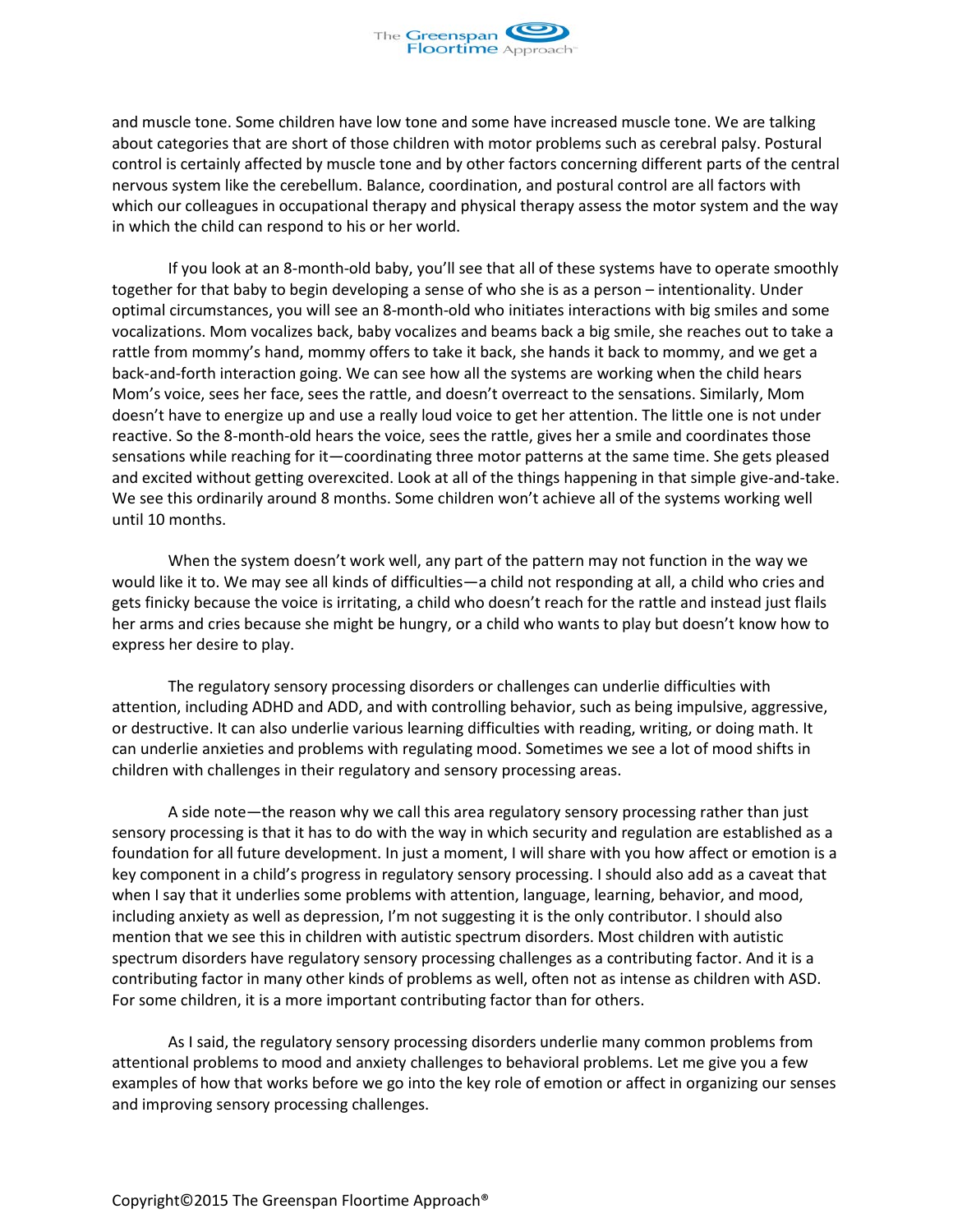

Consider attentional problems. If children are over reactive to sensations, they are easily distracted by different sights, sounds, and/or touch. They may not react to them immediately, but they certainly notice them more quickly than others. They can be very sensitive people and in tune with many aspects of their environment or they can be highly distractible, looking from one place to another, jumping around. It could also contribute to their being impulsive – they get overloaded and scared. As I like to say, a cat's meow sounds like a lion's roar, and feeling under threat, they strike before being struck. A child who is over reactive to sound and touch may easily be more anxious. Mood swings are more possible because the child gets overwhelmed so easily that they can get hyper, and then if the environment doesn't respond in a soothing way and people withdraw from them, they may feel lost and go into more sadness and later on experience a depression where they have a hard time feeling secure because they feel they are always losing the ones that they depend on the most.

Children who are under reactive may get lost in their own dream world, hardly noticing the environment around them and seem self-absorbed because the people around them aren't energizing up enough to attract them with their voices, movements or ideas, even though a child may be capable of responding. It may look like he has an ADD form of attentional problems, not the ADHD with the hyperactivity, but more the passive form where they daydream and stare at the tree outside.

A child who craves sensations may bang into people and be aggressive or seem aggressive because they crave so much sensation. They want to be active all the time and they may invade other people's body space and get very close. We have discussed elsewhere the complex, interpersonal interactions that can make some of these sensory processing patterns much worse, leading to anxiety, depression, or mood instability.

A child who has difficulty with not only modulating sensations (being over reactive, under reactive, or sensory craving) but who also can't make sense of sensations can easily have learning problems. Reading comprehension will be affected by auditory processing and language difficulties, that is, making sense of what you hear: the sounds, the patterns, and eventually what they mean. A child with visual spatial difficulties, that is, making sense of patterns and visual complexities in the world, will probably have a hard time reading graphs. The whole sense of quantity—something being more or less than something, equating numbers with sizes and shapes—has to do with how we see the world. Most of math underlies that. It is easy to memorize that 2+2=4, but it is difficult to understand that 2 apples + 2 apples = 4 apples in terms of seeing it as a pattern. For those of us who do, it is hard to imagine those who don't. It seems so obvious. But those who don't see the patterns see the trees but not the forest. That can be very, very difficult and can underlie many math difficulties. Writing requires motor planning, particularly in the fine motor area. Sports or dancing require the gross motor area, where you are carrying out many actions in a row. All of these can certainly be harder with regulatory sensory processing difficulties.

These are only a few examples. What is important to recognize, however, is that these sensory processing patterns and disorders are important contributors to a range of difficulties. Take a child with ASD. If the world seems overwhelming, he may well withdraw from it. If that is compounded with auditory and language problems and making sense out of what he sees—visual spatial processing challenges—it is easy to understand why the world is not only confusing but hard to make sense of. He may have trouble developing language and social interaction patterns and may resort to or fall back on repetition, perseverative patterns if he has a good memory. Then a diagnosis of ASD may be made. The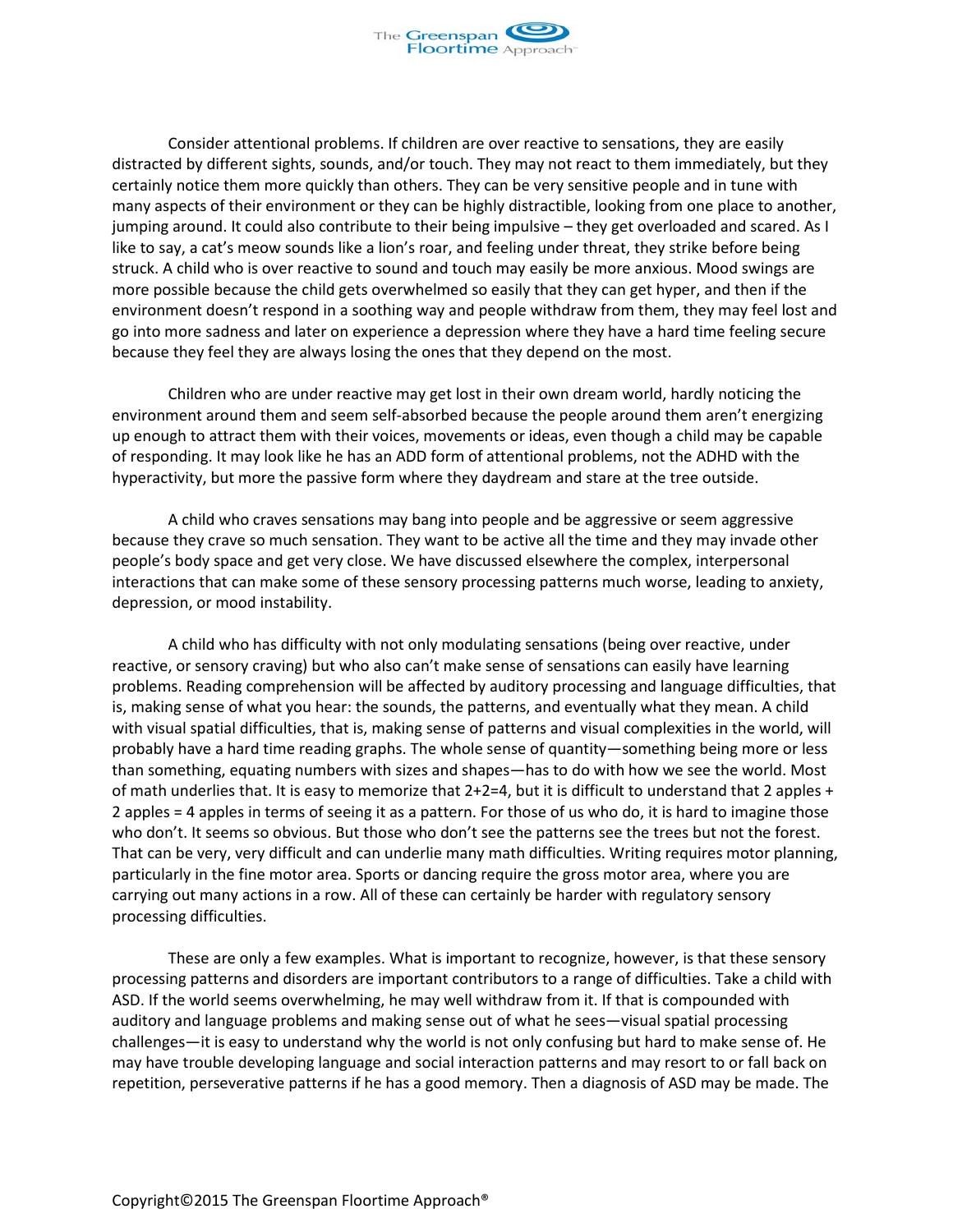

regulatory sensory processing patterns might not be the only factor, but theymay be an important contributor.

I mentioned before that we were going to look at the critical role of affect or emotion in all of this. Emotions or affects have a key role in how regulatory sensory processing challenges and disorders develop, and more importantly, in how we can help children improve their capacities and overcome some of these challenges. To understand the key role of affect or emotion, let's come back to what we call our DIR® Model. "D" stands for the developmental stages or what we call functional emotional development like engagement, two-way emotional signaling, shared emotional problem solving, using ideas to label, and being creative with emotions and logical about emotions. The "I" part in DIR® has to do with the different processing areas I have outlined – sensory modulation, motor planning, making sense of sensations. The "R" part is relationships with caregivers, teachers and anyone else you interact with. Ideally we tailor the "R" to the "D" and the "I" – to the child's developmental stage and interaction with the world.

Now affect or emotion is a key part of both the "D" and the "R" and I'm going to show you that it is also a key part of the "I" – the individual differences, the way in which sensations are processed. That is not commonly recognized.

Let's take a newborn baby in the first months of life just learning to look at mommy and focus on her wonderful voice and turn right or left, look up or down to look for that wonderful voice that is saying, "Oh, my sweet little baby, my little sweetheart, aren't you adorable! What a cute little nose you have!" How does a baby do that? Well, routinely we see that baby in the first days of life turn his little head toward that wonderful voice to see what they soon recognize as a big smile. (Later on they will see the whole face.) Look what they are doing – they are seeing, they are hearing, and they are moving, all in a coordinated way, just by turning towards mommy. We see some babies who do this easily in those early days and weeks, and other babies who have a harder time. By three or four months, or even two months, the babies are breaking into big, robust smiles as they look at mommy. We begin seeing mouth movements that are imitating almost what mommy is doing, again responding to what they are seeing and hearing with movement of their own.

So we are seeing a number of systems, and if mommy is also stroking baby on the tummy or on the hand, they are integrating touch into this system. They are integrating touch, sound, sight, and movement all into one harmonious whole. Now our hypothesis is that the pleasure in hearing mommy's voice and seeing her face (or any other caregiver's voice and face) and the ability to move to find that face is what motivates all of these senses – sight, sound, and touch – to work together and work together with movement. It allows the baby to integrate what they are seeing, what they are hearing, what they are touching, and probably what they are smelling too, and later on what they are tasting, with a movement pattern that allows them to have more pleasure and more delight in that voice. Where that affect is not pleasant, where the baby is hyper responsive to sounds and mom doesn't know that the baby needs a slightly lower-pitched voice or does better with daddy's voice than mommy's voice, we'll see the baby sometimes looking in the opposite direction or not at all. Or maybe the baby has physical problems with motor planning and they look past the voice. They may need more practice and with patience they can get it. But if you assume that your baby doesn't love you or doesn't want to talk to you or look at you and you shut down so that the baby doesn't get the extra practice, then that baby won't get what they need—that is, practice in using their emotions to coordinate all the senses.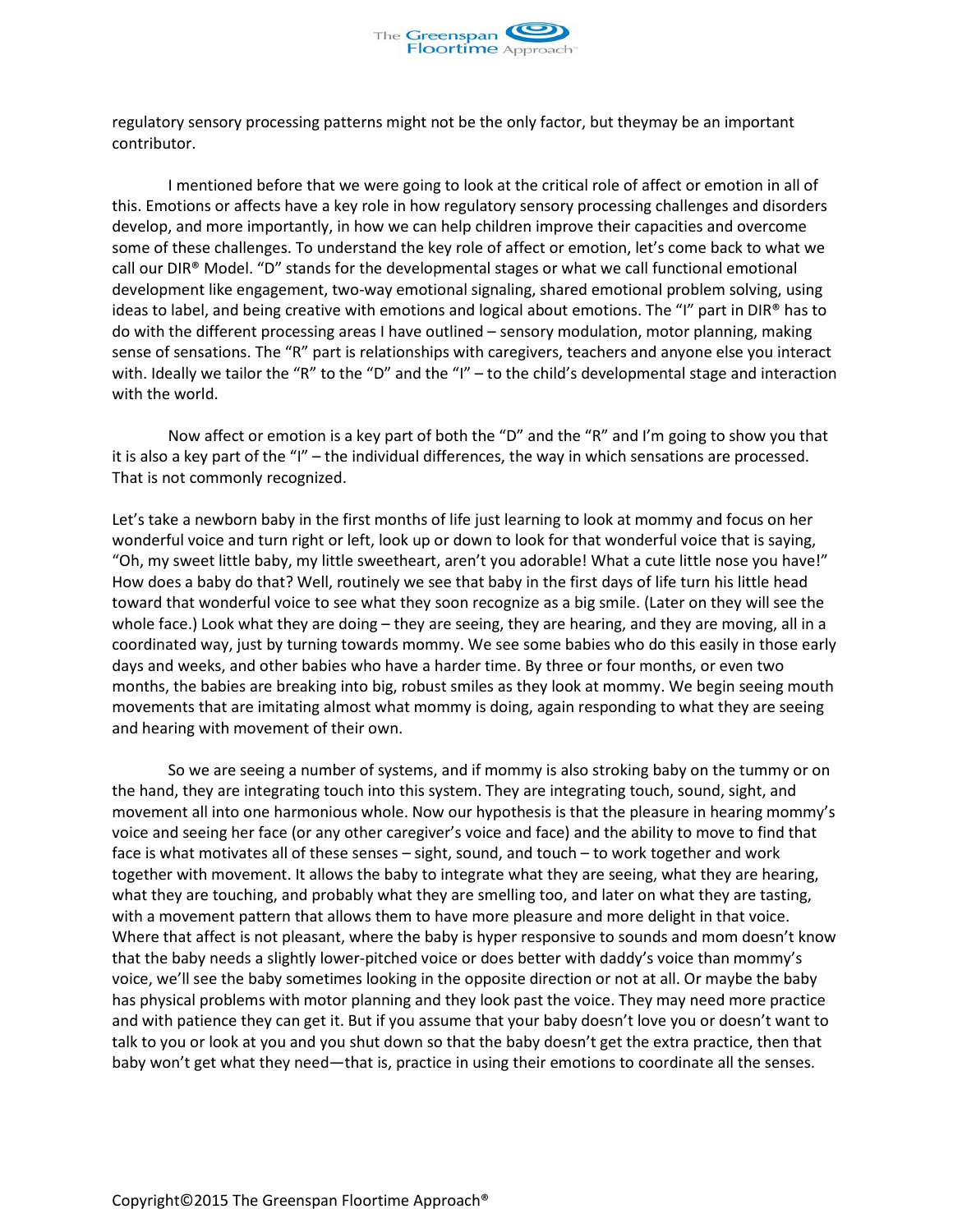

Now part of our hypothesis is that when the baby can experience positive pleasurable affect, he organizes and coordinates the use of the senses. In most cases it does happen. (Some cases require a professional consultation. Earlier rather than later is better.) And we feel that it not only helps the baby integrate all the senses—and develop them because they are using them—but probably, and I say probably because we have seen this in animal work but don't have overwhelming research evidence for humans yet, it probably facilitates laying down the neurological pathways that coordinate and integrate the senses.

The most recent theories of autism, from the physical and biological point of view, is that it is not so much a problem of one area of the central nervous system or brain, but a problem in the coordination of the pathways between the areas of the central nervous system or the brain. We believe that there may be genetic and physical reasons that contribute to making it more difficult to form these pathways, which gets compounded by the baby who has a hard time interacting in the way we are describing. We see that by using high affect states in the baby's own natural interests early on helps the baby begin coordinating their senses and engaging in the human world. We think this helps lay the proper pathways down. Research may confirm this, but presently the brain imaging technology sometimes involves risks for a newborn baby. You certainly don't want to do PET scans or overdo neuro imaging. But sophisticated techniques are emerging, and soon we hope to have evidence that this is exactly what happens in normal, healthy development.

The one thing we do know about human beings is that the brain or the central nervous system is only very partially formed at birth. Evolution or Mother Nature has designed it so that most of our brain develops after birth and that experience with the world helps lay down pathways. That we know pretty much for sure. So we are dependent on our experiences to lay down the proper pathways. This makes sense since we can adapt to different environments. If we are in an environment that has certain sounds, we become more sensitive to those sounds and we decode them more easily. Same thing with certain sights. Children growing up in Asia decode different sounds than those growing up in America. Not that they can't learn other languages later, but it is easier for the brain to learn these from the getgo. So the brain seems to adapt to its environment and develop pathways consistent with the environment. That is why we feel this is so important in the role of emotion which is vital in integrating the different senses.

Let's jump back to our 8-month old baby beginning to get into a back-and-forth flow of interaction, reaching for a rattle, exchanging vocalizations—mommy makes a sound, baby makes a sound, mommy smiles, baby reaches for mommy's lips, mommy gives baby a kiss on the fingers, baby looks at his fingers, and we get that nice back-and-forth, almost like a dance. We call this process "circles of communication." Later, these will evolve into shared social problem solving where little Sally takes daddy by the hand and looks at the toy up on the shelf. Daddy gestures towards the toy, Sally reaches up for daddy to pick her up, daddy picks her up and she vocalizes with glee, reaching for the toy as he says, "Oh my good little girl, do you want to play with it?" Sally nods her head 'yes' even though she can't say it yet, and they get down on the floor and play with the toy. Here we see many back-and-forth interactions without using words, doing what we call shared social problem solving.

When a baby moves from the 8-month level of back-and-forth interaction to the 16-month level of shared social problem solving, we see that babies now have a capacity to control their sensory world better. For example, a 16-month-old can give you a facial expression or a sound that indicates that your voice is too loud. Then you lower your voice a little bit and say, "Oh, what's the matter?" and he goes "ahh, ohh" and you hear a nice sound. A 16-month old can put his hands over his ears as a signal to be